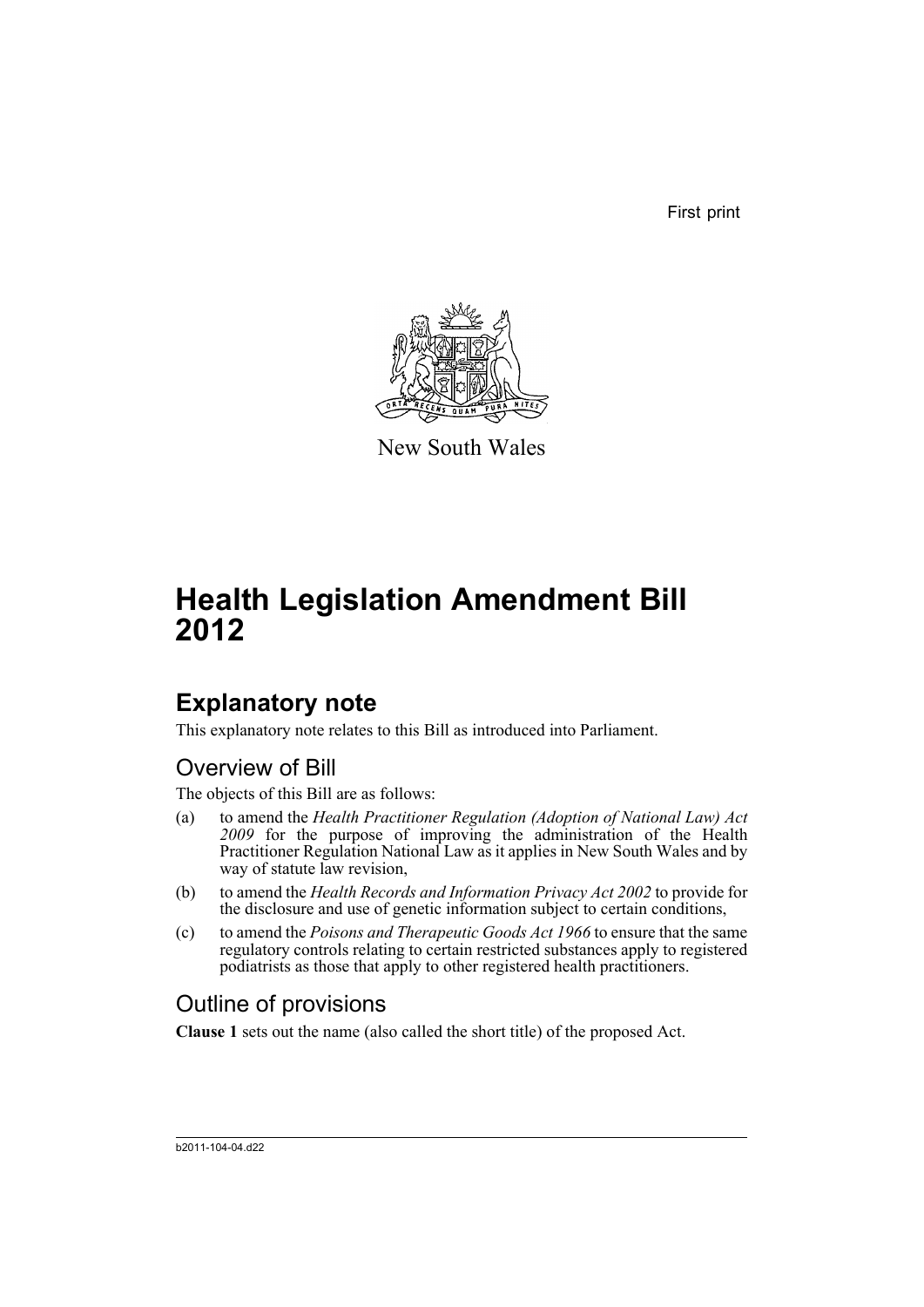Explanatory note

**Clause 2** provides for the commencement of the proposed Act (except Schedule 1.2) on the date of assent to the proposed Act. Schedule 1.2 commences on a day to be appointed by proclamation.

## **Schedule 1 Amendment of Acts**

### **Schedule 1.1 Health Practitioner Regulation (Adoption of National Law) Act 2009 No 86**

**Schedule 1.1** makes amendments to the Health Practitioner Regulation National Law as set out in the Schedule to the *Health Practitioner Regulation National Law Act 2009* of Queensland and as applied as a law of New South Wales by the *Health Practitioner Regulation (Adoption of National Law) Act 2009* (*the National Law (NSW)*).

**Schedule 1.1 [1] and [3]** provide that an Impaired Registrants Panel is not an *adjudication body* for the purposes of the National Law (NSW). This is because an Impaired Registrants Panel can only make recommendations in relation to individual practitioners and may not take any action against them.

**Schedule 1.1 [2]** extends the objectives and guiding principles of the National Law (NSW) to provide that the protection of the public is to be the paramount consideration when exercising functions under a provision that is specific to New South Wales in its application.

**Schedule 1.1 [4], [6], [11] and [23]** make amendments by way of statute law revision.

**Schedule 1.1 [5], [22] and [27]** update references to the Department of Health to reflect changes to Government administrative arrangements.

**Schedule 1.1 [7]** provides that a mandatory notification of certain conduct by a registered health practitioner is taken to be a complaint against the health practitioner for the purposes of the National Law (NSW) and the *Health Care Complaints Act 1993*.

**Schedule 1.1 [8]** clarifies that counselling that a Professional Standards Committee, a health profession council (*a Council*), a health profession tribunal (*a Tribunal*) or an Impaired Registrants Panel may order or recommend a health practitioner or student to undergo includes psychological counselling.

**Schedule 1.1 [9]** amends a provision relating to the delegation of functions of a Council to a group of persons to provide that one person within that group must not be, and must never have been, a registered health practitioner or student in the same health profession for which the Council is established.

**Schedule 1.1 [10]** clarifies that an appeal that a person may make to a Tribunal regarding certain actions taken by a Council is to be dealt with by the Tribunal reconsidering the matter.

**Schedule 1.1 [12]** provides that a Council is the appropriate body to conduct a review of certain decisions made against a health practitioner if the Chairperson of the Tribunal so decides.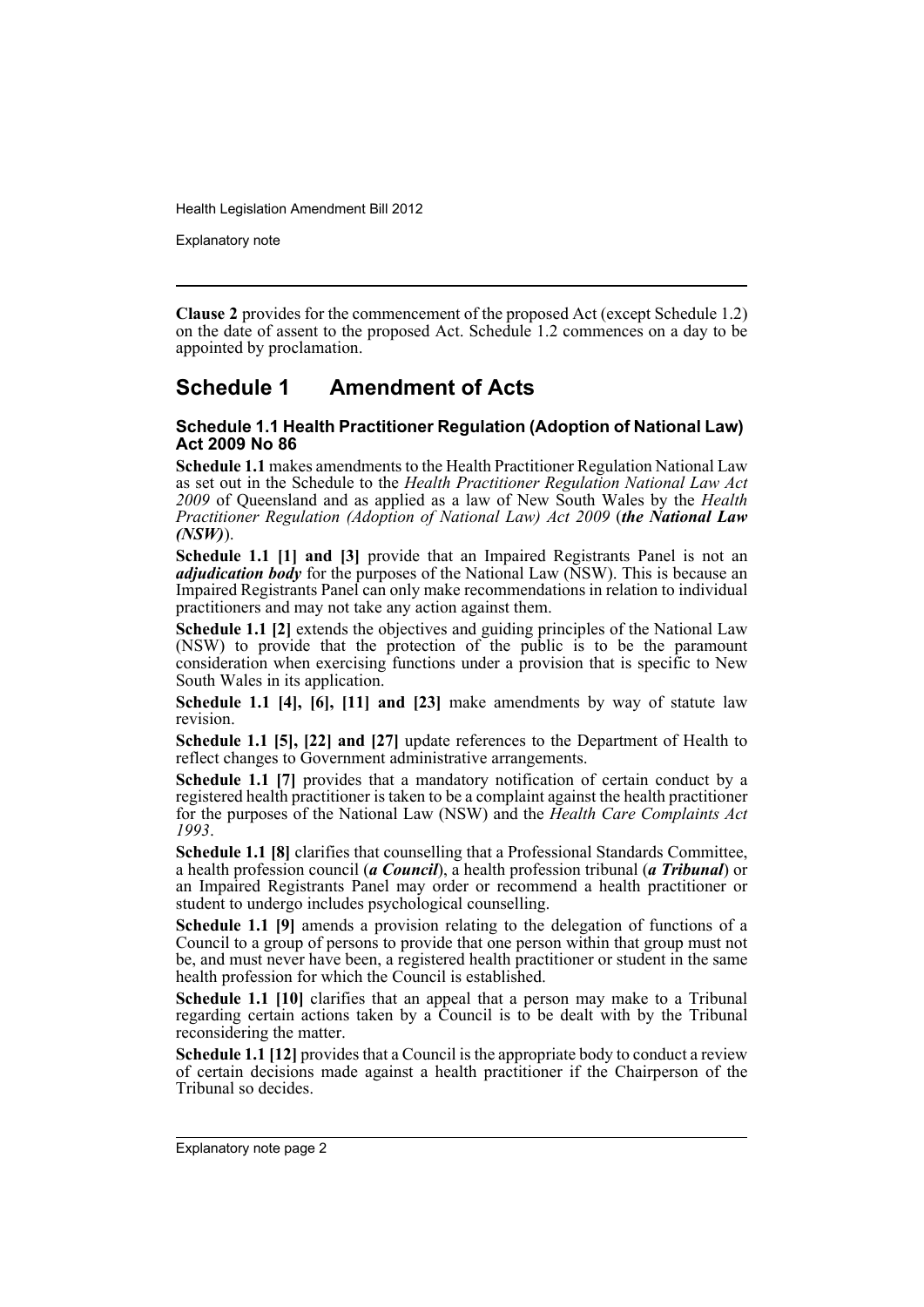Explanatory note

**Schedule 1.1 [13]** provides that certain orders of a Council may be the subject of a review under Division 8 of Part 8 of the National Law (NSW).

**Schedule 1.1 [14]** provides that a reinstatement order is an order that a person may be registered in accordance with Part 7 of the National Law (NSW) subject to an application for registration being made and approved under that Part.

**Schedule 1.1 [15]** removes the requirement for the Chairperson or Deputy Chairperson of a Tribunal to give notice of an inquiry or appeal to be conducted by the Tribunal to the Director-General of the Ministry of Health.

**Schedule 1.1 [16], [18] and [19]** amend provisions relating to the composition of a Professional Standards Committee, an Assessment Committee and a Performance Review Panel to provide that those bodies must include one person who is not, and never has been, a registered health practitioner or student in the same profession as the health practitioner who is the subject of the proceedings concerned.

**Schedule 1.1 [17]** removes the requirement for the Chairperson of a Professional Standards Committee to give notice of certain inquiries to be conducted by the Committee into complaints about health practitioners to the Director-General of the Ministry of Health.

**Schedule 1.1 [20]** enables a Council to issue evidentiary certificates that certify the registration status of a health practitioner prior to 1 July 2010. **Schedule 1.1 [21]** makes a consequential amendment.

**Schedule 1.1 [24]** enables savings and transitional regulations to be made as a consequence of the proposed Act. **Schedule 1.1 [25]** contains provisions of a savings and transitional nature.

**Schedule 1.1 [26]** clarifies that notice of an intention to enter the practice of a registered health practitioner by a performance assessor may be given by another person on behalf of the performance assessor.

### **Schedule 1.2 Health Records and Information Privacy Act 2002 No 71**

**Schedule 1.2 [3]** enables a person's genetic information to be used for a purpose other than the primary purpose for which it was collected on the condition that it is used in accordance with guidelines issued by the Privacy Commissioner appointed under the *Privacy and Personal Information Protection Act 1998* (*the Privacy Commissioner*) and that it is reasonably believed to be necessary to lessen or prevent a serious threat to the life, health or safety of a genetic relative. **Schedule 1.2 [1] and [2]** make consequential amendments.

**Schedule 1.2 [4]** enables a person's genetic information to be disclosed to their genetic relatives for a purpose other than the primary purpose for which it was collected on the condition that it is disclosed in accordance with guidelines issued by the Privacy Commissioner and that it is reasonably believed to be necessary to lessen or prevent a serious threat to the life, health or safety of a genetic relative.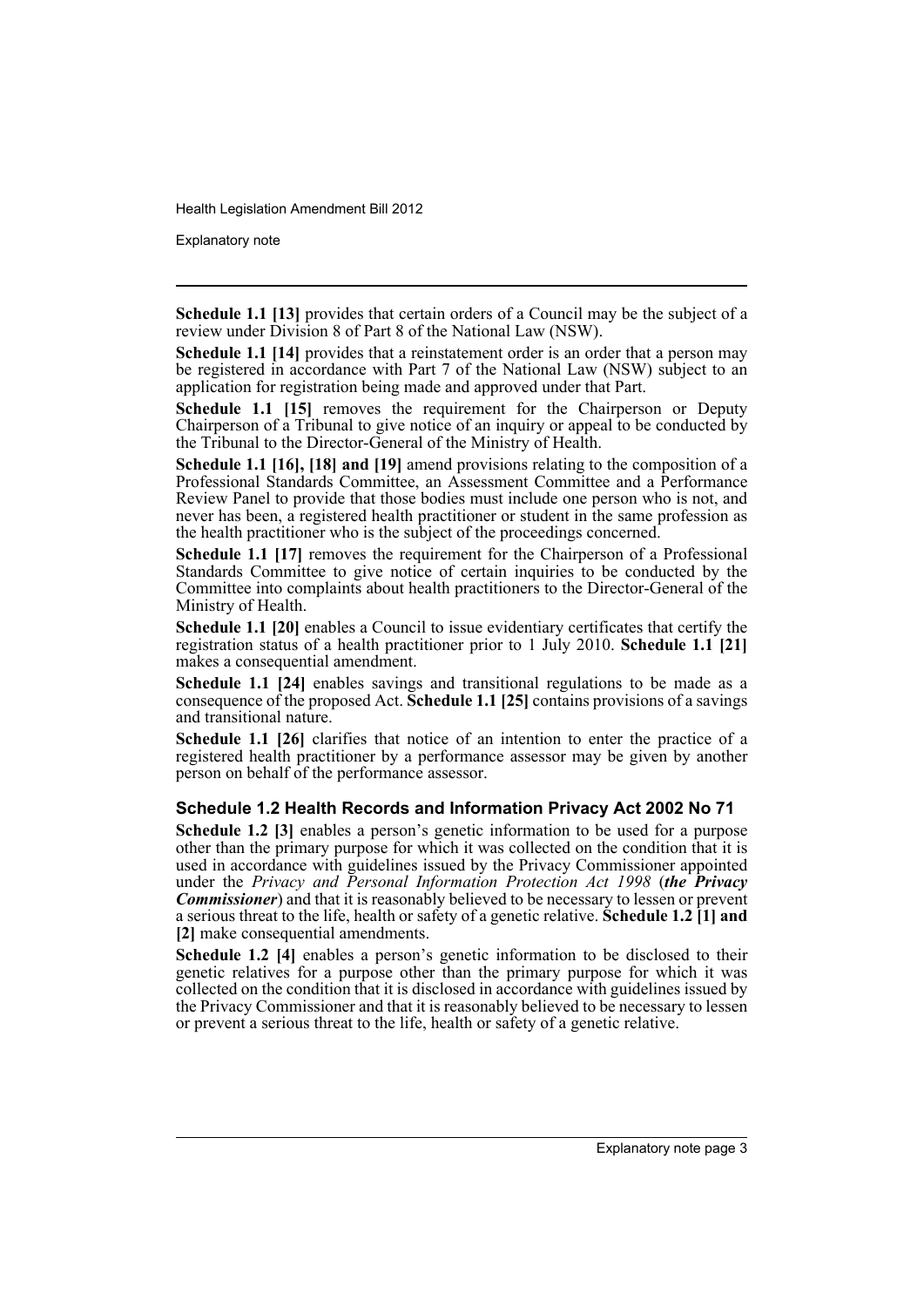Explanatory note

## **Schedule 1.3 Poisons and Therapeutic Goods Act 1966 No 31**

**Schedule 1.3** applies the same exemptions and restrictions to registered podiatrists in relation to the possession, use, supply or prescription of certain restricted substances as those applying to other registered health practitioners. Currently, podiatrists are included in certain provisions of the *Poisons and Therapeutic Goods Act 1966* along with other registered health practitioners, but have inadvertently been omitted from other provisions applying to registered health practitioners.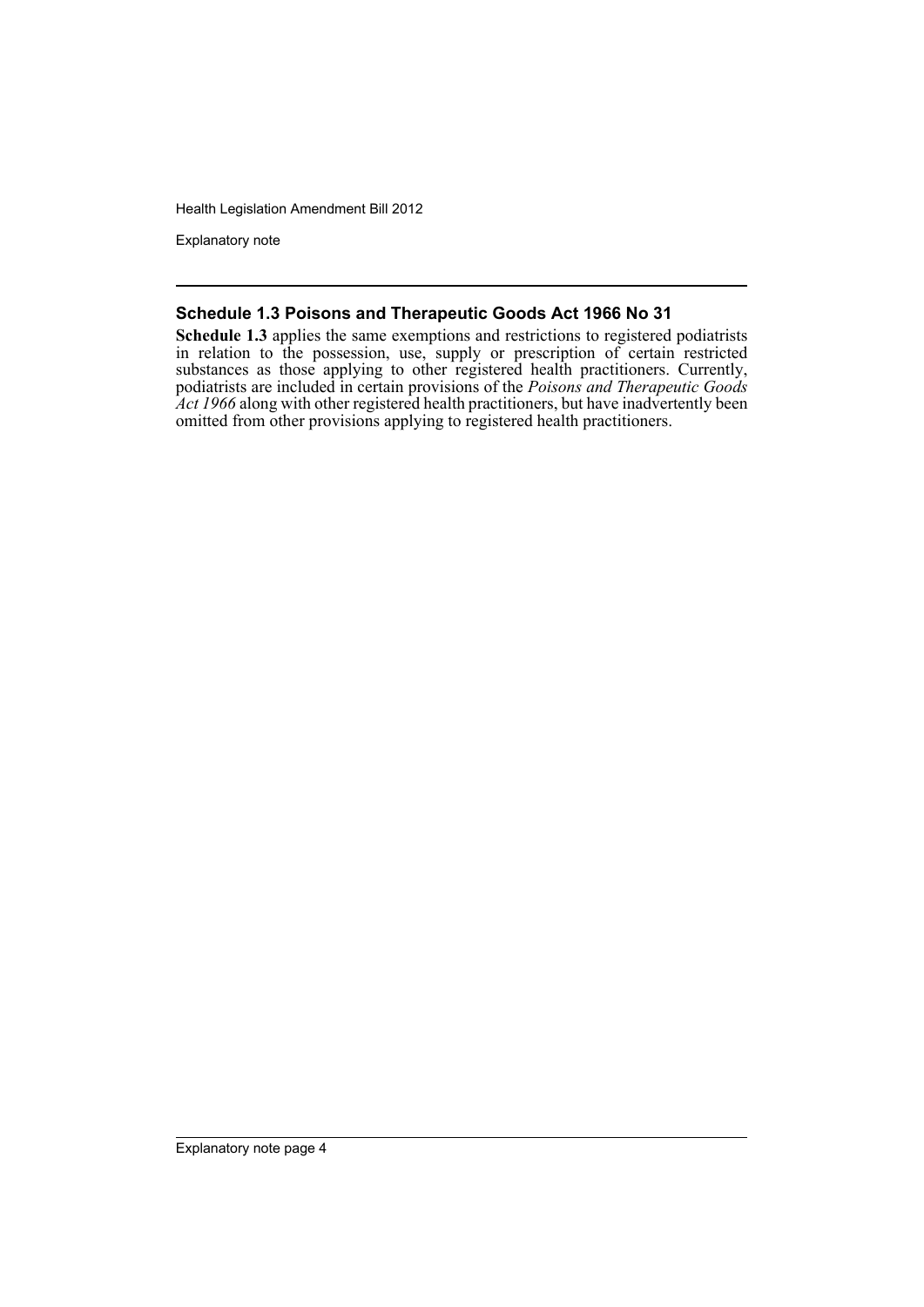First print



New South Wales

# **Health Legislation Amendment Bill 2012**

## **Contents**

|                               | Page |
|-------------------------------|------|
| Name of Act<br>1              |      |
| 2 Commencement                |      |
| Schedule 1 Amendments of Acts |      |
|                               |      |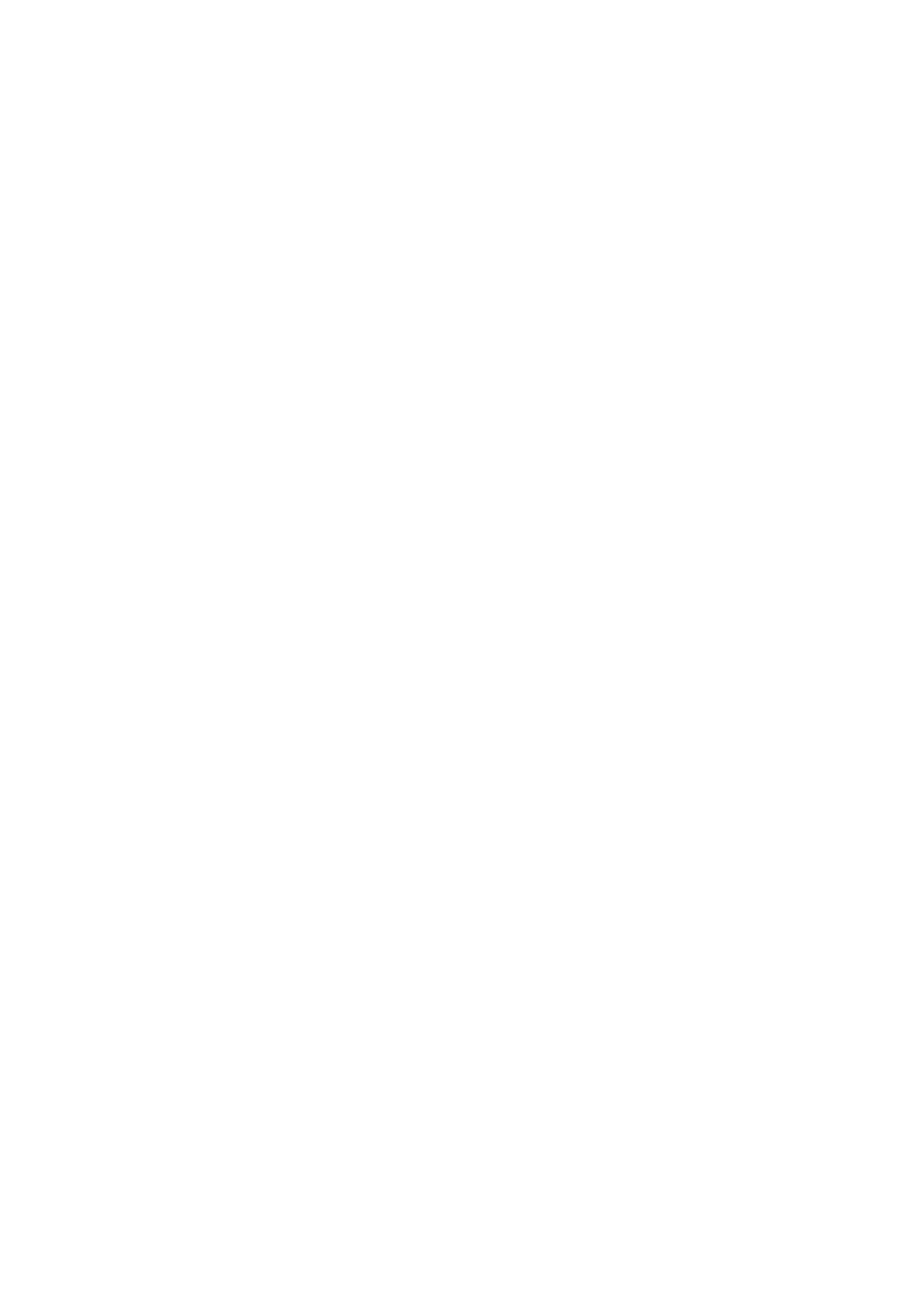

New South Wales

# **Health Legislation Amendment Bill 2012**

No , 2012

## **A Bill for**

An Act to make miscellaneous amendments to various Acts that relate to health and associated matters.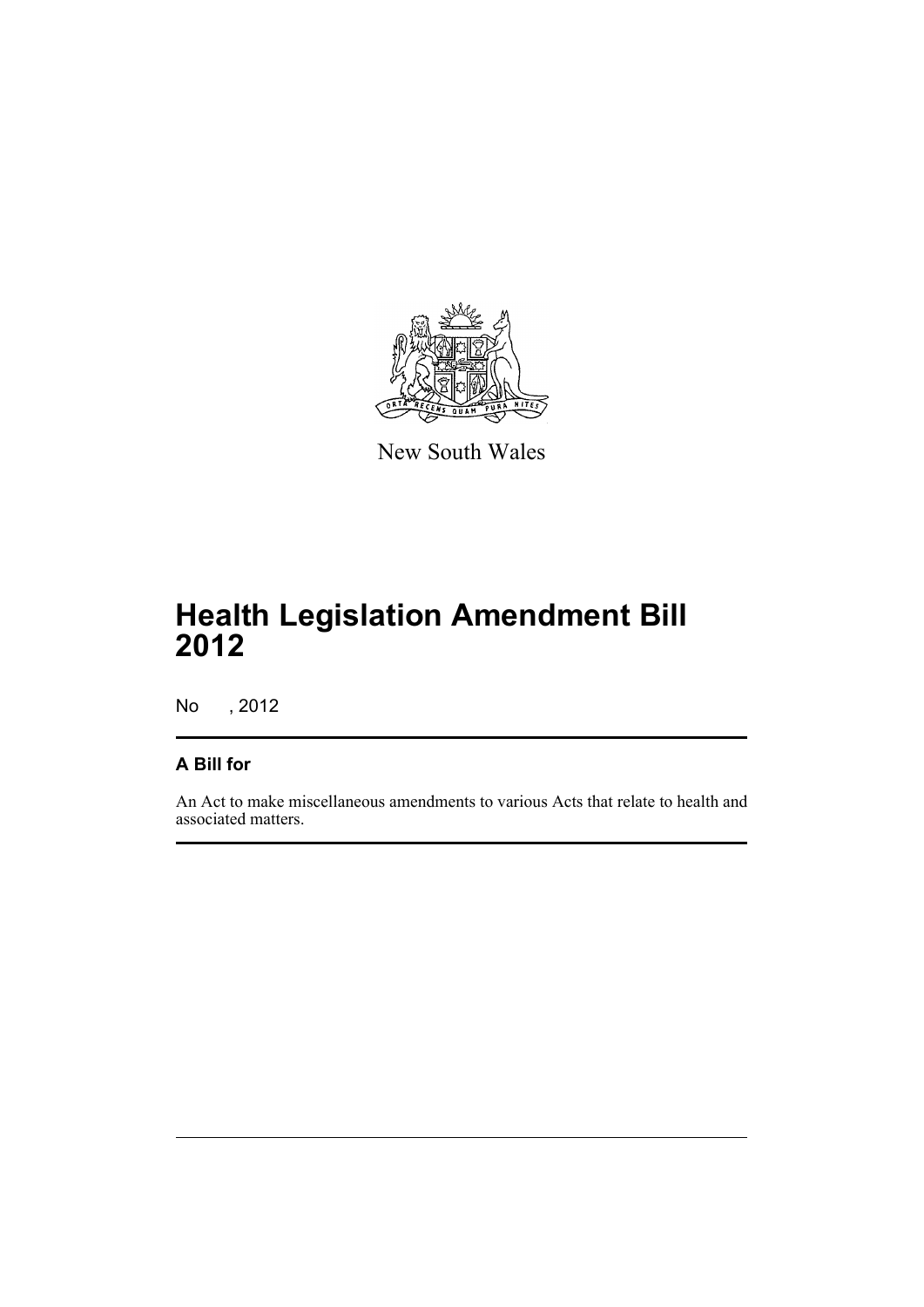<span id="page-7-1"></span><span id="page-7-0"></span>

|     | The Legislature of New South Wales enacts:                                                     | 1             |
|-----|------------------------------------------------------------------------------------------------|---------------|
|     | Name of Act                                                                                    | $\mathcal{P}$ |
|     | This Act is the Health Legislation Amendment Act 2012.                                         | 3             |
|     | Commencement                                                                                   | 4             |
| (1) | This Act commences on the date of assent to this Act, except as<br>provided by subsection (2). | 5<br>6        |
| (2) | Schedule 1.2 commences on a day to be appointed by proclamation.                               | 7             |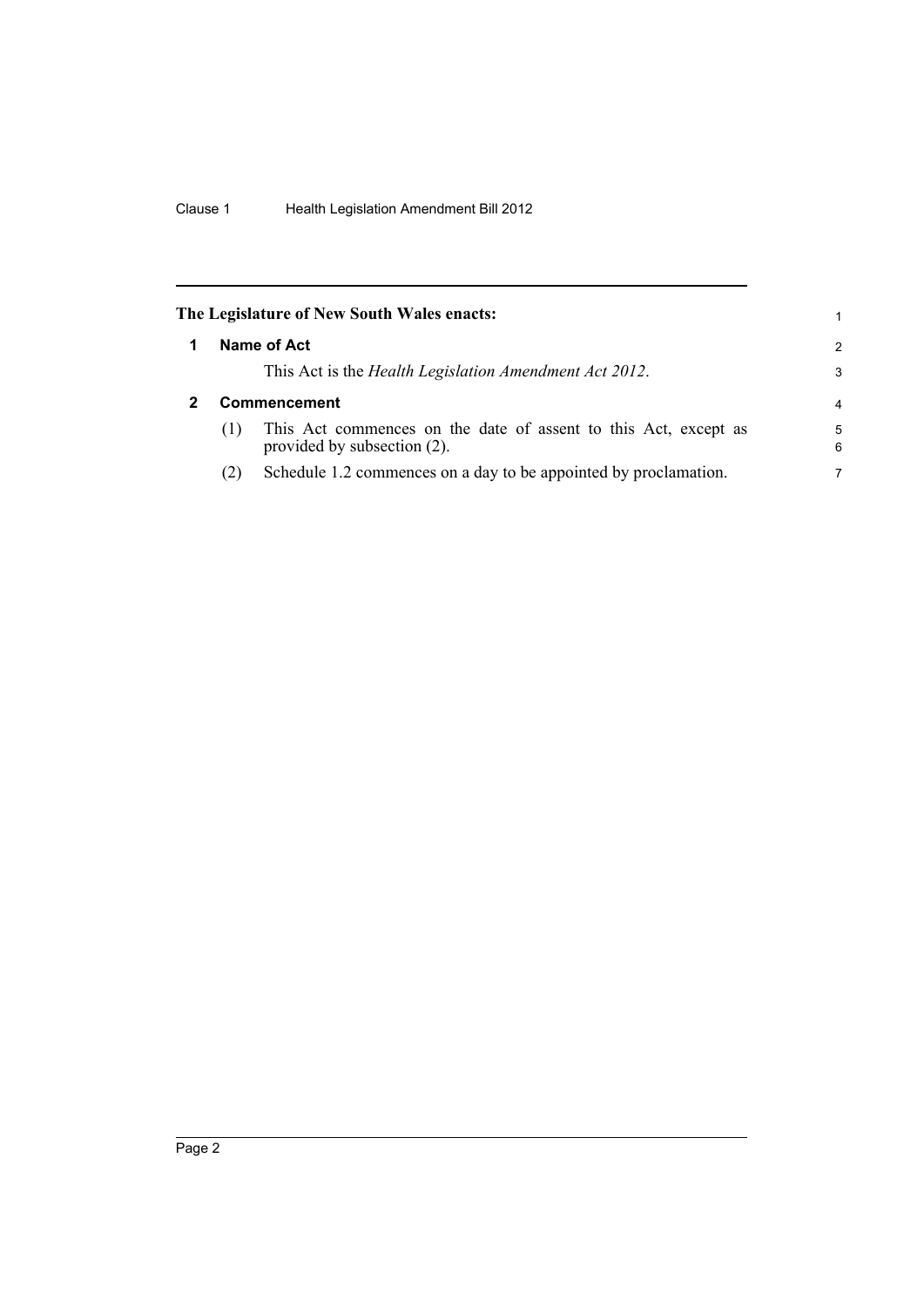<span id="page-8-0"></span>

|     |           |                               | <b>Schedule 1 Amendments of Acts</b>                                                                                                                                                                                   | 1                    |
|-----|-----------|-------------------------------|------------------------------------------------------------------------------------------------------------------------------------------------------------------------------------------------------------------------|----------------------|
| 1.1 |           | Act 2009 No 86                | <b>Health Practitioner Regulation (Adoption of National Law)</b>                                                                                                                                                       | $\overline{c}$<br>3  |
| [1] |           |                               | <b>Section 6A Adjudication body</b>                                                                                                                                                                                    | 4                    |
|     |           | Omit section 6A (d).          |                                                                                                                                                                                                                        | 5                    |
| [2] |           |                               | Schedule 1 Modification of Health Practitioner Regulation National Law                                                                                                                                                 | 6                    |
|     |           | Insert before Schedule 1 [1]: |                                                                                                                                                                                                                        | 7                    |
|     | [1A]      | <b>Section 3A</b>             |                                                                                                                                                                                                                        | 8                    |
|     |           |                               | Insert after section 3:                                                                                                                                                                                                | 9                    |
|     |           |                               | 3A Objective and guiding principle [NSW]                                                                                                                                                                               | 10                   |
|     |           |                               | In the exercise of functions under a NSW provision, the<br>protection of the health and safety of the public must be the<br>paramount consideration.<br>Note. This section is an additional New South Wales provision. | 11<br>12<br>13<br>14 |
| [3] |           | Schedule 1 [3]                |                                                                                                                                                                                                                        | 15                   |
|     | the note. |                               | Omit ", Performance Review Panels and Impaired Registrants Panels" from                                                                                                                                                | 16<br>17             |
|     |           |                               | Insert instead "and Performance Review Panels".                                                                                                                                                                        | 18                   |
| [4] |           | Schedule 1 [5A]               |                                                                                                                                                                                                                        | 19                   |
|     |           | Insert after Schedule 1 [5]:  |                                                                                                                                                                                                                        | 20                   |
|     | [5A]      |                               | Section 5, definitions of "NSW provision" and "NSW regulation"                                                                                                                                                         | 21                   |
|     |           |                               | Insert in alphabetical order:                                                                                                                                                                                          | 22                   |
|     |           |                               | $NSW$ provision means—                                                                                                                                                                                                 | 23                   |
|     |           | (a)                           | a provision that forms part of this Law because of a<br>modification made by the Health Practitioner Regulation<br>(Adoption of National Law) Act 2009; or                                                             | 24<br>25<br>26       |
|     |           | (b)                           | a NSW regulation.                                                                                                                                                                                                      | 27                   |
|     |           |                               | Note. This definition is an additional New South Wales provision.                                                                                                                                                      | 28                   |
|     |           |                               | <b>NSW regulation</b> means a regulation made under section 247A.                                                                                                                                                      | 29                   |
|     |           |                               | Note. This definition is an additional New South Wales provision.                                                                                                                                                      | 30                   |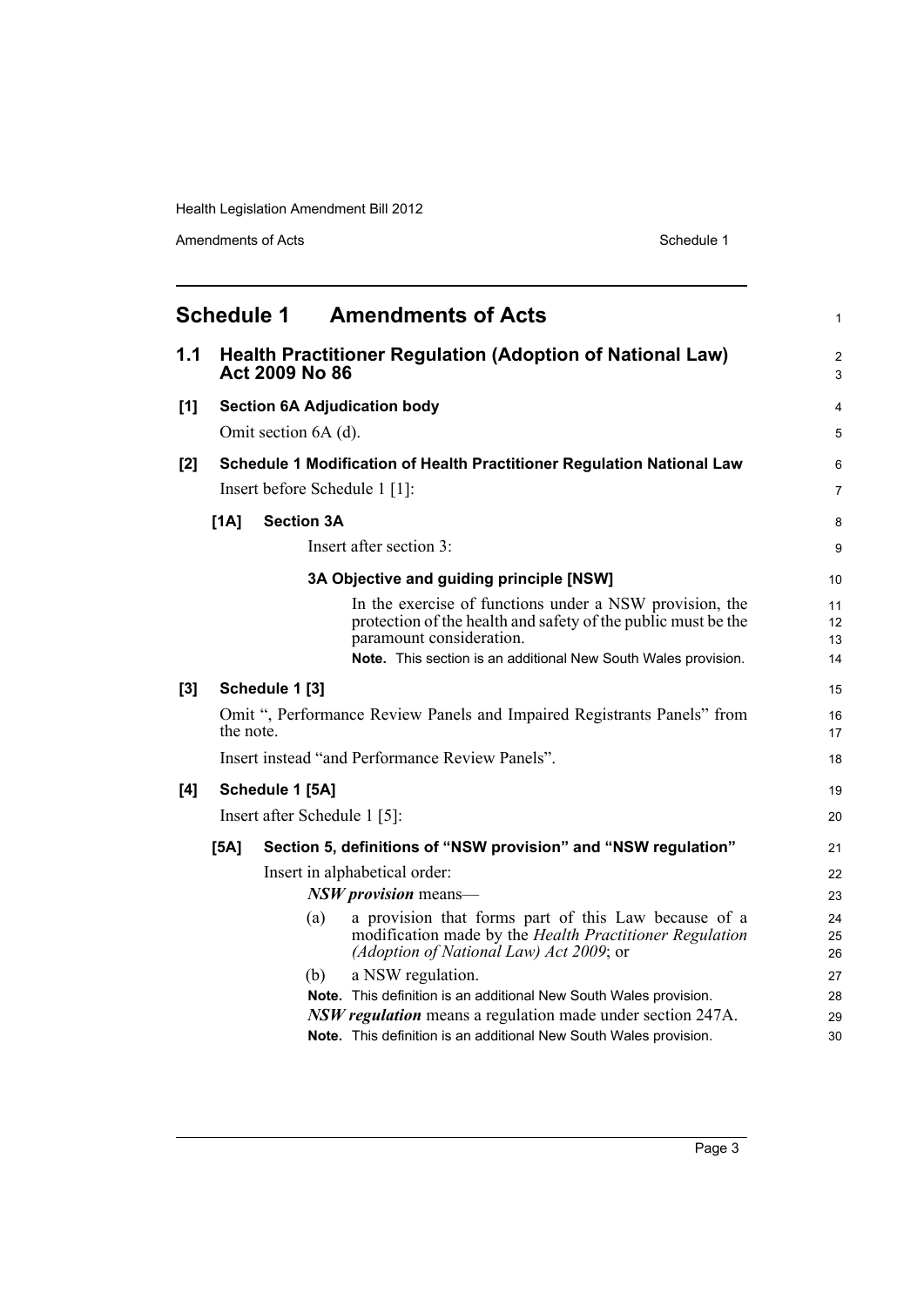Schedule 1 Amendments of Acts

| [5] | Schedule 1 [13]               |                     |                                                                                                                                                                                                                                                                              | $\mathbf{1}$                     |
|-----|-------------------------------|---------------------|------------------------------------------------------------------------------------------------------------------------------------------------------------------------------------------------------------------------------------------------------------------------------|----------------------------------|
|     | section $138(1)$ .            |                     | Omit "Department of Health" from the definition of <b>Director-General</b> in                                                                                                                                                                                                | $\overline{2}$<br>3              |
|     |                               |                     | Insert instead "Ministry of Health".                                                                                                                                                                                                                                         | 4                                |
| [6] | Schedule 1 [13]               |                     |                                                                                                                                                                                                                                                                              | 5                                |
|     | section $138(1)$ .            |                     | Omit the definitions of NSW provision and NSW regulation from                                                                                                                                                                                                                | 6<br>$\overline{7}$              |
| [7] | Schedule 1 [14A]              |                     |                                                                                                                                                                                                                                                                              | 8                                |
|     | Insert after Schedule 1 [14]: |                     |                                                                                                                                                                                                                                                                              | 9                                |
|     | [14A]                         | <b>Section 143A</b> |                                                                                                                                                                                                                                                                              | 10                               |
|     |                               |                     | Insert after section 143:                                                                                                                                                                                                                                                    | 11                               |
|     |                               |                     | 143A Mandatory notifications [NSW]                                                                                                                                                                                                                                           | 12                               |
|     |                               |                     | A mandatory notification is taken to be a complaint<br>both for the purposes of this Part and for the<br>purposes of the Health Care Complaints Act 1993<br>(including sections 96 and 98 of that Act).<br>Note. This section is an additional New South Wales<br>provision. | 13<br>14<br>15<br>16<br>17<br>18 |
| [8] | Schedule 1 [15]               |                     |                                                                                                                                                                                                                                                                              | 19                               |
|     |                               |                     | Insert "(including, but not limited to, psychological counselling)" after<br>"counselling" wherever occurring in sections $146B(1)$ (c), $148E(1)$ (d) and<br>$(2)$ (c), 149A (1) (c) and (2) (c) and 152I (2) (a).                                                          | 20<br>21<br>22                   |
| [9] | Schedule 1 [15]               |                     |                                                                                                                                                                                                                                                                              | 23                               |
|     |                               |                     | Omit section 150 (7). Insert instead:                                                                                                                                                                                                                                        | 24                               |
|     | (7)                           |                     | If a Council delegates any function of the Council under this<br>section to a group of 2 or more persons, at least one of those<br>persons must be a person who-                                                                                                             | 25<br>26<br>27                   |
|     |                               | (a)                 | is not a registered health practitioner or student in the<br>health profession for which the Council is established; and                                                                                                                                                     | 28<br>29                         |
|     |                               | (b)                 | has not at any time been registered as a health practitioner<br>or student in that health profession under this Law or a<br>corresponding prior Act.                                                                                                                         | 30<br>31<br>32                   |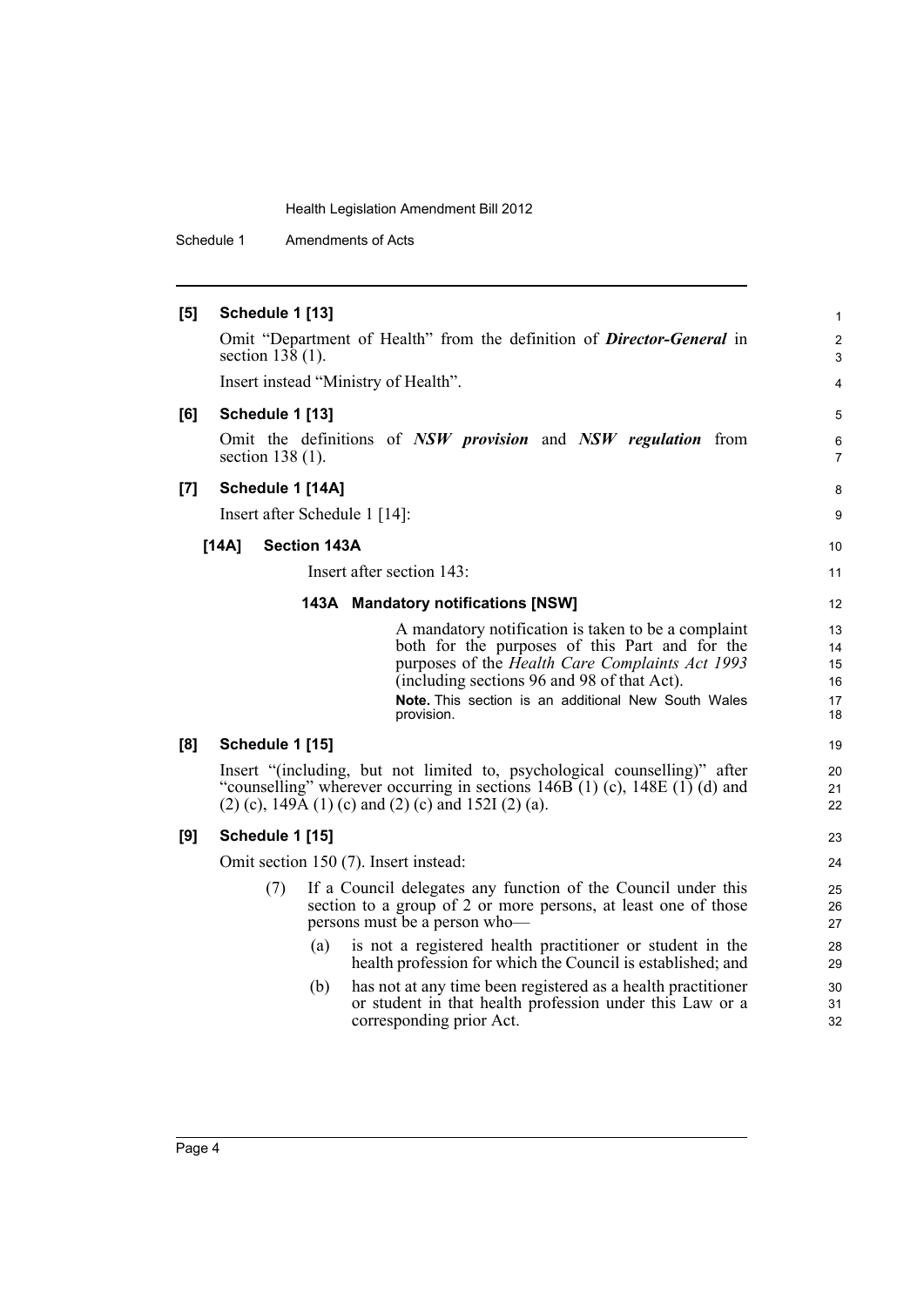| $[10]$ | Schedule 1 [15]                 |                    |                                                                                                                                                                                                                                                      | 1                    |  |
|--------|---------------------------------|--------------------|------------------------------------------------------------------------------------------------------------------------------------------------------------------------------------------------------------------------------------------------------|----------------------|--|
|        | Insert after section $159(2)$ : |                    |                                                                                                                                                                                                                                                      | $\overline{c}$       |  |
|        | (3)                             |                    | The appeal is to be dealt with by reconsideration of the matter by<br>the Tribunal and fresh evidence, or evidence in addition to or in<br>substitution for the evidence that was before the Council when it<br>considered the matter, may be given. | 3<br>4<br>5<br>6     |  |
| $[11]$ | Schedule 1 [15]                 |                    |                                                                                                                                                                                                                                                      | 7                    |  |
|        |                                 |                    | Omit "Division 13" from section 161. Insert instead "Division 14A".                                                                                                                                                                                  | 8                    |  |
| $[12]$ | Schedule 1 [15]                 |                    |                                                                                                                                                                                                                                                      | 9                    |  |
|        |                                 |                    | Insert after section 163 $(1)$ (a):                                                                                                                                                                                                                  | 10                   |  |
|        |                                 | $\left( a1\right)$ | if the Chairperson of the Tribunal decides, on application<br>by the person the subject of the review or the Commission,<br>that a Council is the appropriate review body, the Council;<br>or                                                        | 11<br>12<br>13<br>14 |  |
| $[13]$ | Schedule 1 [15]                 |                    |                                                                                                                                                                                                                                                      | 15                   |  |
|        | section $163A(4)$ :             |                    | Insert after paragraph (b) of the definition of <i>decision-making entity</i> in                                                                                                                                                                     | 16<br>17             |  |
|        |                                 | (b1)               | a Council, but only in relation to orders made under this<br>Division or under Subdivision 5 of Division 3;                                                                                                                                          | 18<br>19             |  |
| $[14]$ | Schedule 1 [15]                 |                    |                                                                                                                                                                                                                                                      | 20                   |  |
|        |                                 |                    | Omit section 163B (3). Insert instead:                                                                                                                                                                                                               | 21                   |  |
|        | (3)                             |                    | A <i>reinstatement order</i> is an order that the person may be<br>registered in accordance with Part 7 if—                                                                                                                                          | 22<br>23             |  |
|        |                                 | (a)                | the person makes an application for registration to the<br>National Board; and                                                                                                                                                                       | 24<br>25             |  |
|        |                                 | (b)                | the relevant National Board decides to register the person.                                                                                                                                                                                          | 26                   |  |
|        | (3A)                            |                    | Any condition imposed on a person's registration by the National<br>Board under Part 7 applies but only to the extent that it is not<br>inconsistent with conditions imposed or altered by the<br>appropriate review body under subsection (4).      | 27<br>28<br>29<br>30 |  |
| $[15]$ | Schedule 1 [15]                 |                    |                                                                                                                                                                                                                                                      | 31                   |  |
|        | Omit section $167A(2)$ (c).     |                    |                                                                                                                                                                                                                                                      |                      |  |
|        |                                 |                    |                                                                                                                                                                                                                                                      |                      |  |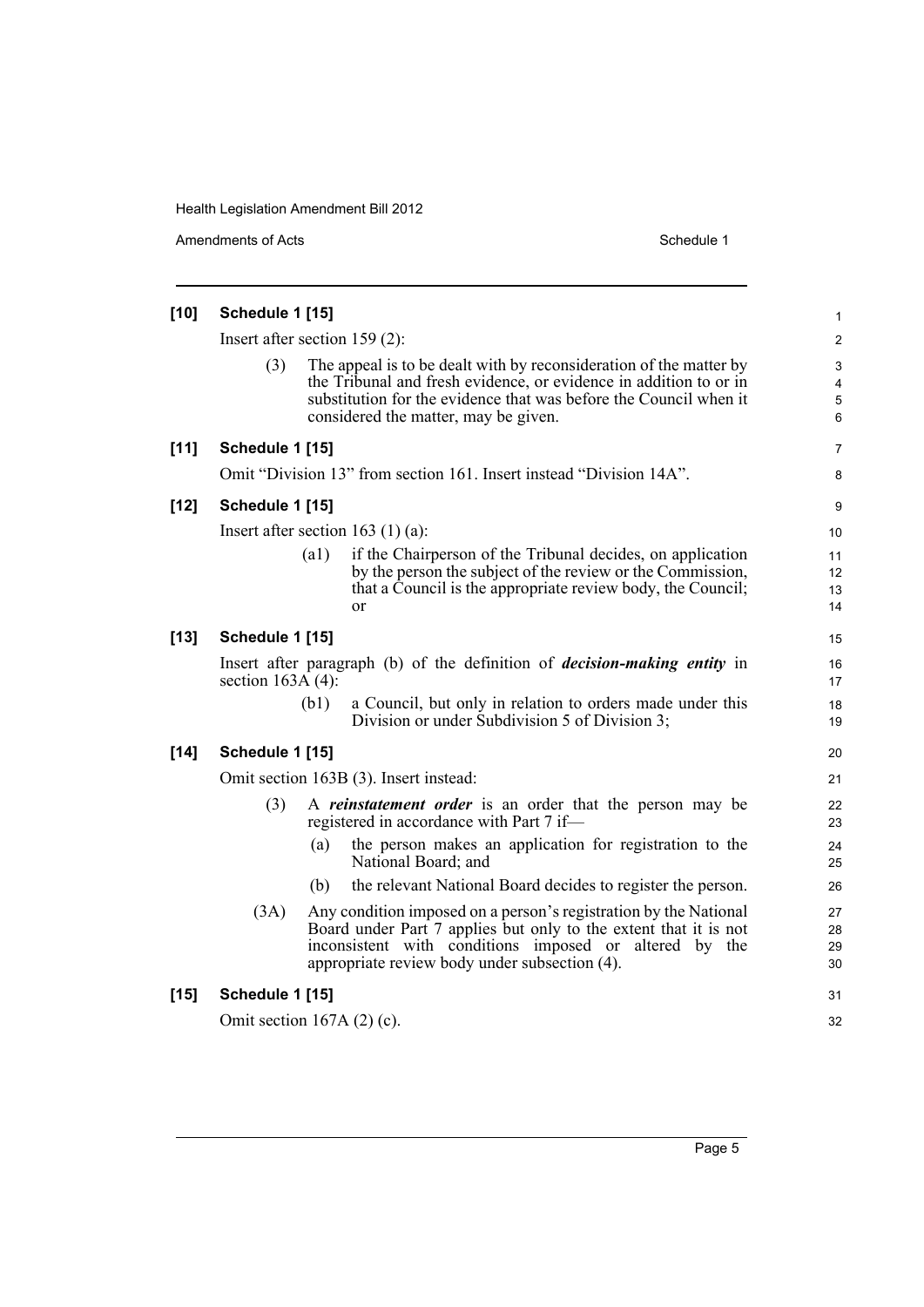Schedule 1 Amendments of Acts

| $[16]$ | Schedule 1 [15]<br>Omit section 169B (1) (c). Insert instead:<br>(c) |      |                                                                                                                                                                                        | 1                             |
|--------|----------------------------------------------------------------------|------|----------------------------------------------------------------------------------------------------------------------------------------------------------------------------------------|-------------------------------|
|        |                                                                      |      |                                                                                                                                                                                        |                               |
|        |                                                                      |      |                                                                                                                                                                                        | $\overline{2}$                |
|        |                                                                      |      | one person, appointed from among a panel of persons for<br>the time being nominated by the Minister, who-                                                                              | 3<br>4                        |
|        |                                                                      | (i)  | is not a registered health practitioner or student in<br>the same health profession as the relevant health<br>practitioner the subject of the proceedings before the<br>Committee; and | 5<br>6<br>$\overline{7}$<br>8 |
|        |                                                                      | (ii) | has not at any time been registered as a health<br>practitioner or student in that health profession<br>under this Law or a corresponding prior Act.                                   | 9<br>10<br>11                 |
| $[17]$ | Schedule 1 [15]                                                      |      |                                                                                                                                                                                        | 12                            |
|        | Omit section $171(4)$ (c).                                           |      |                                                                                                                                                                                        | 13                            |
| $[18]$ | Schedule 1 [15]                                                      |      |                                                                                                                                                                                        | 14                            |
|        | Omit section 172B (1) (b). Insert instead:                           |      |                                                                                                                                                                                        | 15                            |
|        | (b)                                                                  |      | one person, appointed from among a panel of persons for<br>the time being nominated by the Minister, who-                                                                              | 16<br>17                      |
|        |                                                                      | (i)  | is not a registered health practitioner or student in<br>the same health profession as the relevant health<br>practitioner the subject of the proceedings before the<br>Committee; and | 18<br>19<br>20<br>21          |
|        |                                                                      | (i)  | has not at any time been registered as a health<br>practitioner or student in that health profession<br>under this Law or a corresponding prior Act.                                   | 22<br>23<br>24                |
| $[19]$ | Schedule 1 [15]                                                      |      |                                                                                                                                                                                        | 25                            |
|        | Omit section 174A (2) (b). Insert instead:                           |      |                                                                                                                                                                                        | 26                            |
|        | (b)                                                                  |      | one is to be a person who-                                                                                                                                                             | 27                            |
|        |                                                                      | (i)  | is not a registered health practitioner or student in<br>the same health profession as the health practitioner<br>to whom the proceedings relate; and                                  | 28<br>29<br>30                |
|        |                                                                      | (ii) | has not at any time been registered as a health<br>practitioner or student in that health profession<br>under this Law or a corresponding prior Act.                                   | 31<br>32<br>33                |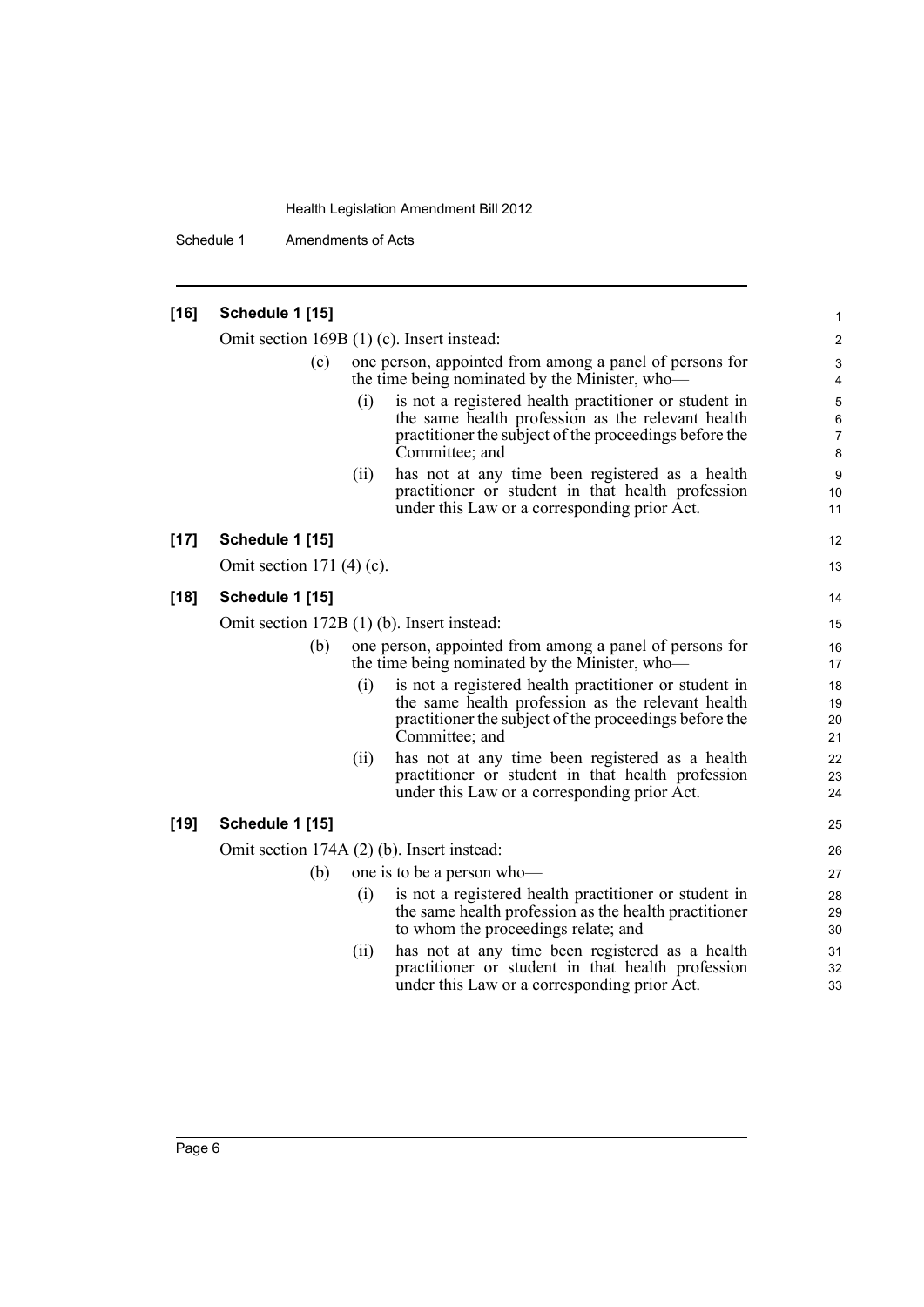| $[20]$ | Schedule 1 [18]               |     |                                                                                                                                                                                                  | 1                    |
|--------|-------------------------------|-----|--------------------------------------------------------------------------------------------------------------------------------------------------------------------------------------------------|----------------------|
|        |                               |     | Omit "provision." from section 244A (e). Insert instead:                                                                                                                                         | $\overline{c}$       |
|        |                               |     | provision;                                                                                                                                                                                       | $\mathsf 3$          |
|        |                               | (f) | on a stated day before 1 July 2010, or during a stated period<br>before 1 July 2010, a stated person was or was not<br>registered as a health practitioner or a student under a<br>repealed Act; | 4<br>5<br>6<br>7     |
|        |                               | (g) | on a stated day before 1 July 2010, or during a stated period<br>before 1 July 2010, a registration under a repealed Act was<br>or was not subject to a stated condition;                        | 8<br>9<br>10         |
|        |                               | (h) | on a stated day before 1 July 2010, a registration under a<br>repealed Act was suspended or cancelled or otherwise<br>ceased to have effect (whether or not for a specified<br>period).          | 11<br>12<br>13<br>14 |
| $[21]$ | Schedule 1 [18]               |     |                                                                                                                                                                                                  | 15                   |
|        |                               |     | Insert at the end of section 244A:                                                                                                                                                               | 16                   |
|        | (2)                           |     | In this section-                                                                                                                                                                                 | 17                   |
|        |                               |     | <i>registration</i> under a repealed Act includes any other form of<br>authorisation, for example, a practising certificate, endorsement,<br>or the like.                                        | 18<br>19<br>20       |
|        |                               |     | <i>repealed Act</i> means an Act that was repealed by the <i>Health</i><br>Practitioner Regulation Amendment Act 2010.                                                                           | 21<br>22             |
| $[22]$ | Schedule 1 [19]               |     |                                                                                                                                                                                                  | 23                   |
|        |                               |     | Omit "Department of Health" from section 247A (2) (e).                                                                                                                                           | 24                   |
|        |                               |     | Insert instead "Ministry of Health".                                                                                                                                                             | 25                   |
| $[23]$ | Schedule 1 [24A]              |     |                                                                                                                                                                                                  | 26                   |
|        | Insert after Schedule 1 [24]: |     |                                                                                                                                                                                                  | 27                   |
|        | [24A]                         |     | <b>Schedule 5 Investigators</b>                                                                                                                                                                  | 28                   |
|        |                               |     | Omit "(section 163)".                                                                                                                                                                            | 29                   |
| $[24]$ | Schedule 1 [25]               |     |                                                                                                                                                                                                  | 30                   |
|        |                               |     | Insert at the end of clause 1 (1) of Schedule 5A:                                                                                                                                                | 31                   |
|        |                               |     | the Health Legislation Amendment Act 2012                                                                                                                                                        | 32                   |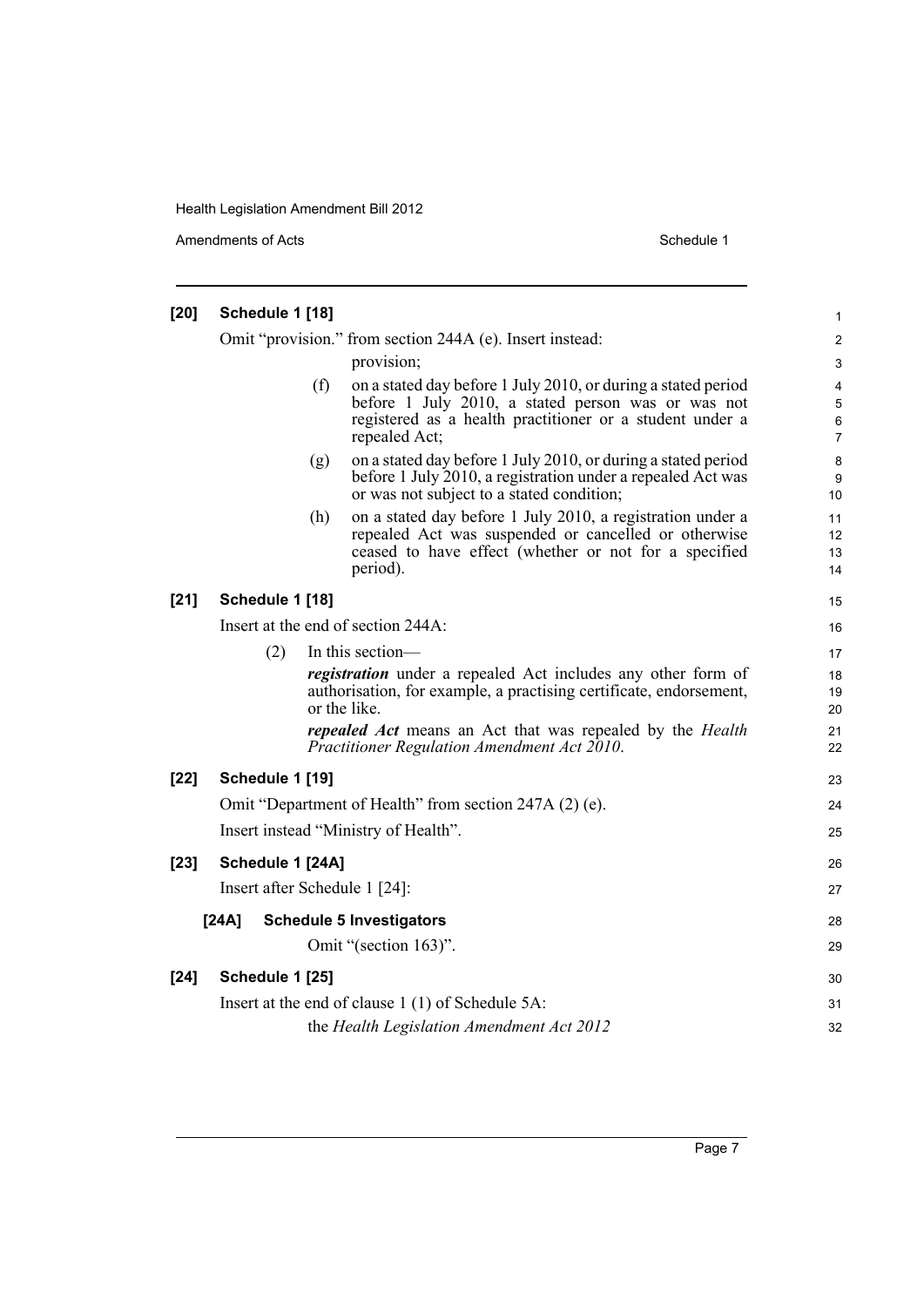Schedule 1 Amendments of Acts

## **[25] Schedule 1 [25]**

Insert after Part 3 of Schedule 5A:

## **Part 4 Provisions consequent on enactment of Health Legislation Amendment Act 2012 [NSW]**

#### **30 Definition [NSW]**

In this Part:

*amending Act* means the *Health Legislation Amendment Act 2012*.

1 2

3 4 5

#### **31 Mandatory notifications [NSW]**

Section 143A as inserted by the amending Act does not extend to a notification under Division 2 of Part 8 that was made before the commencement of that section.

#### **32 Suspension or conditions of registration to protect public [NSW]**

Section 150 (7) as substituted by the amending Act does not apply to a delegation made by a Council before that substitution.

### **33 Membership of Committees [NSW]**

- (1) The substitution of section 169B (1) (c) by the amending Act does not affect any Committee that was established before that substitution.
- (2) The substitution of section 172B (1) (b) by the amending Act does not affect any Committee that was established before that substitution.

### **34 Membership of Performance Review Panels [NSW]**

The substitution of section 174A (2) (b) by the amending Act does not affect any Performance Review Panel that was established before that substitution.

### **[26] Schedule 1 [25]**

Insert after clause 2 (2) of Schedule 5B:

(2A) The notice referred to in subclause (2) (b) may be given by the assessor or by another person on behalf of the assessor.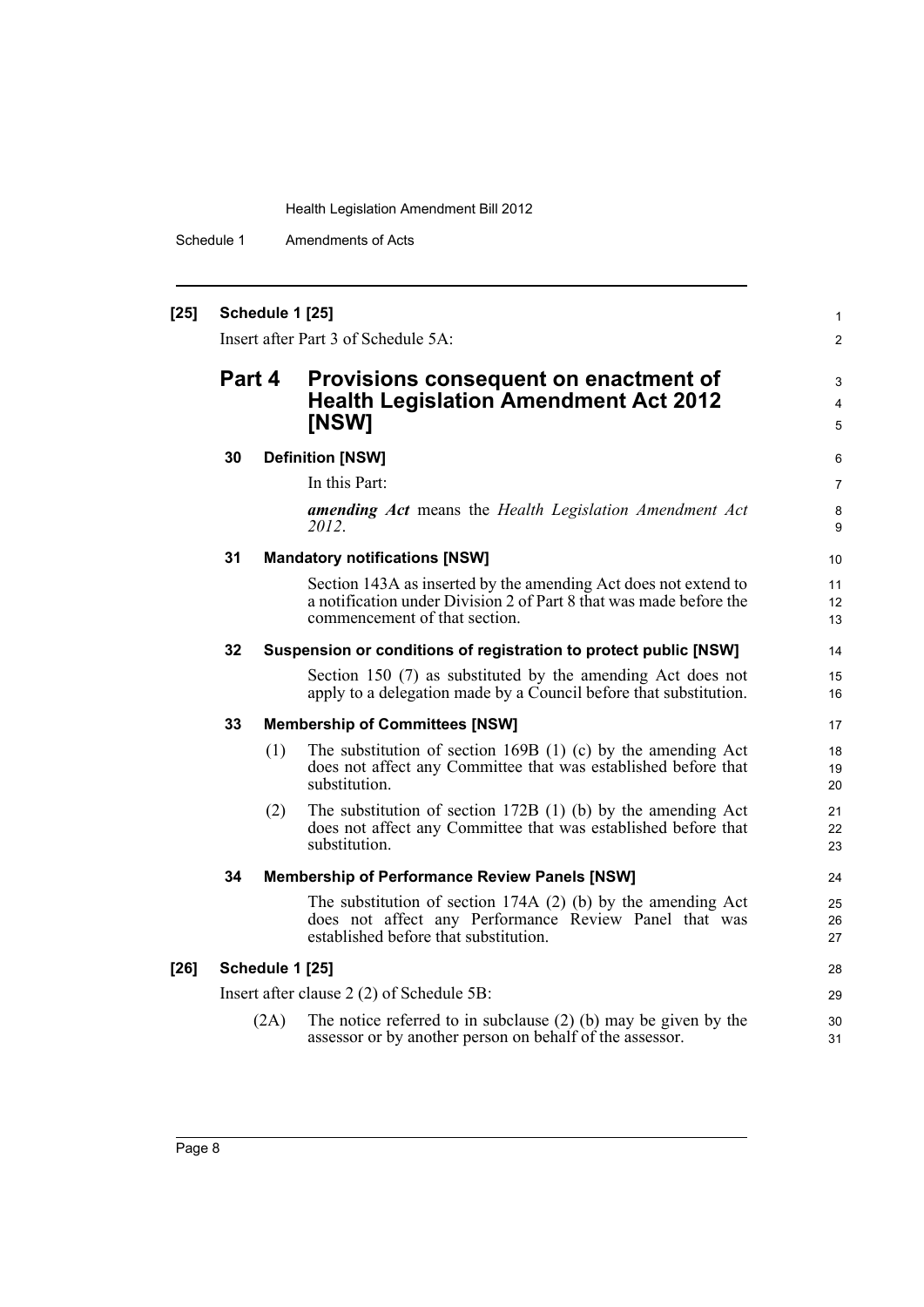|                  | Amendments of Acts                                             |                                                                                                                                                                                                                                                                                | Schedule 1 |  |
|------------------|----------------------------------------------------------------|--------------------------------------------------------------------------------------------------------------------------------------------------------------------------------------------------------------------------------------------------------------------------------|------------|--|
| $[27]$           | Schedule 1 [25]<br>Insert instead "Ministry of Health".        | Omit "Department of Health" wherever occurring in Schedules 5C and 5D.                                                                                                                                                                                                         |            |  |
| 1.2 <sub>1</sub> |                                                                | <b>Health Records and Information Privacy Act 2002 No 71</b>                                                                                                                                                                                                                   |            |  |
| [1]              | <b>Section 4 Definitions</b>                                   |                                                                                                                                                                                                                                                                                |            |  |
|                  |                                                                | Insert in alphabetical order in section $4(1)$ :                                                                                                                                                                                                                               |            |  |
|                  |                                                                | <i>genetic information</i> means health information of a type<br>described in section $6$ (d).                                                                                                                                                                                 |            |  |
|                  |                                                                | <i>genetic relative</i> means a person who is related to an individual by<br>blood, for example, a sibling, parent or descendant of the<br>individual.                                                                                                                         |            |  |
| [2]              |                                                                | Section 6 Definition of "health information"                                                                                                                                                                                                                                   |            |  |
|                  | Omit "any sibling, relative or descendant" from section 6 (d). |                                                                                                                                                                                                                                                                                |            |  |
|                  | Insert instead "a genetic relative".                           |                                                                                                                                                                                                                                                                                |            |  |
| [3]              |                                                                | <b>Schedule 1 Health Privacy Principles</b>                                                                                                                                                                                                                                    |            |  |
|                  | Insert after clause $10(1)(c)$ :                               |                                                                                                                                                                                                                                                                                |            |  |
|                  | (c1)                                                           | <b>Genetic information</b>                                                                                                                                                                                                                                                     |            |  |
|                  |                                                                | the information is genetic information and the use of the<br>information for the secondary purpose:                                                                                                                                                                            |            |  |
|                  |                                                                | is reasonably believed by the organisation to be<br>(i)<br>necessary to lessen or prevent a serious threat to the<br>life, health or safety (whether or not the threat is<br>imminent) of a genetic relative of the individual to<br>whom the genetic information relates, and |            |  |
|                  |                                                                | is in accordance with guidelines, if any, issued by<br>(ii)<br>the Privacy Commissioner for the purposes of this<br>paragraph, or                                                                                                                                              |            |  |
| [4]              | Schedule 1, clause 11 (1) (c1)                                 |                                                                                                                                                                                                                                                                                |            |  |
|                  | Insert after clause $11(1)(c)$ :                               |                                                                                                                                                                                                                                                                                |            |  |
|                  | (c1)                                                           | <b>Genetic information</b>                                                                                                                                                                                                                                                     |            |  |
|                  |                                                                | the information is genetic information and the disclosure<br>of the information for the secondary purpose:                                                                                                                                                                     |            |  |
|                  |                                                                | is to a genetic relative of the individual to whom the<br>(i)<br>genetic information relates, and                                                                                                                                                                              |            |  |

1 2 3

4

12 13 14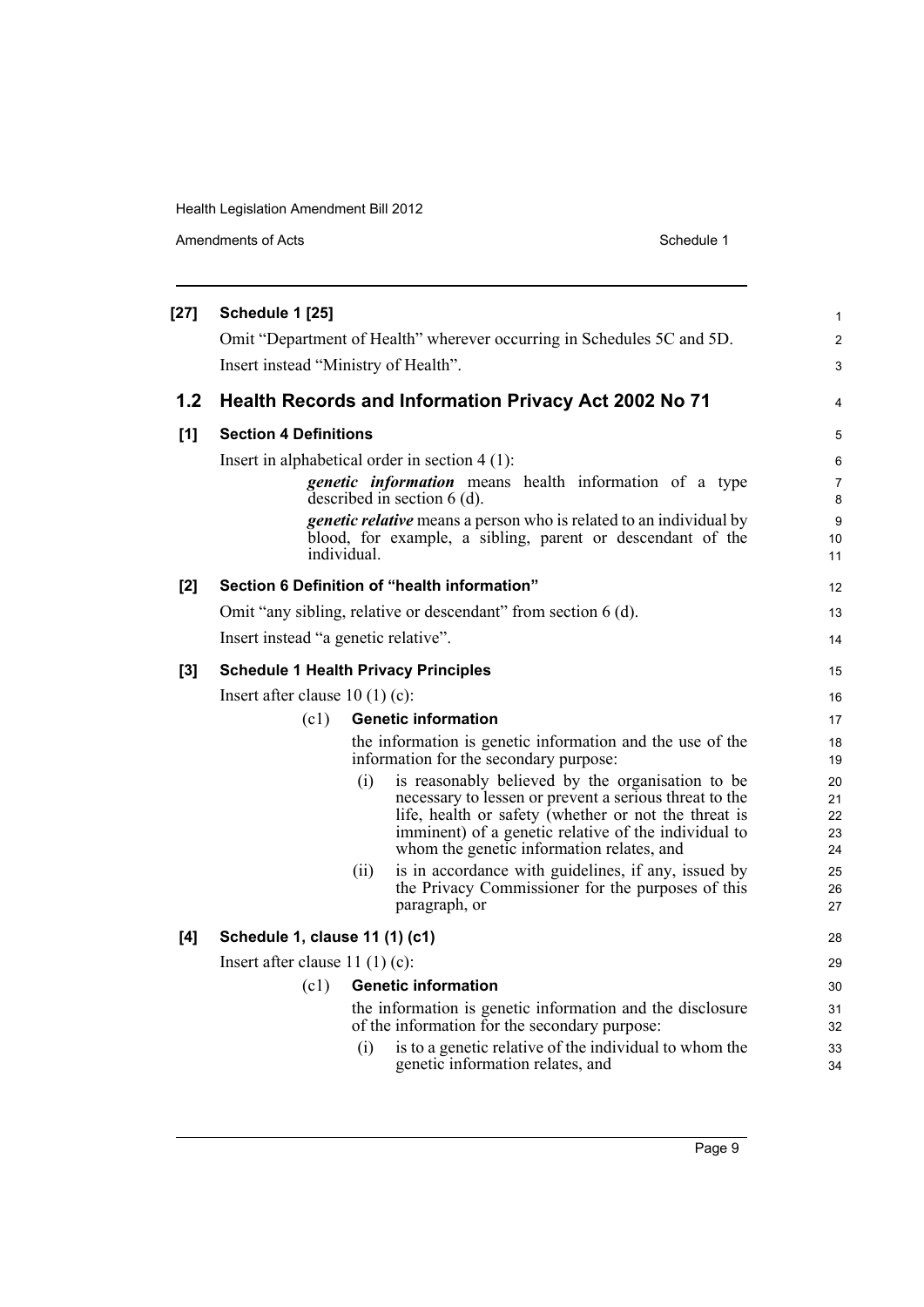Schedule 1 Amendments of Acts

|     |                                         | (ii)<br>is reasonably believed by the organisation to be<br>necessary to lessen or prevent a serious threat to the<br>life, health or safety (whether or not the threat is<br>imminent) of a genetic relative of the individual to<br>whom the genetic information relates, and<br>is in accordance with guidelines, if any, issued by<br>(iii)<br>the Privacy Commissioner for the purposes of this<br>paragraph, or | 1<br>$\overline{2}$<br>3<br>4<br>5<br>6<br>$\overline{7}$<br>8 |
|-----|-----------------------------------------|-----------------------------------------------------------------------------------------------------------------------------------------------------------------------------------------------------------------------------------------------------------------------------------------------------------------------------------------------------------------------------------------------------------------------|----------------------------------------------------------------|
| 1.3 |                                         | Poisons and Therapeutic Goods Act 1966 No 31                                                                                                                                                                                                                                                                                                                                                                          | 9                                                              |
| [1] | <b>Section 8 Poisons List</b>           |                                                                                                                                                                                                                                                                                                                                                                                                                       | 10                                                             |
|     | after "section 17B" in section $8(2)$ . | Insert ", podiatrist authorised to prescribe the substance under section 17C"                                                                                                                                                                                                                                                                                                                                         | 11<br>12                                                       |
| [2] | by wholesale                            | Section 10 Prohibition on supply of certain substances otherwise than                                                                                                                                                                                                                                                                                                                                                 | 13<br>14                                                       |
|     | Insert after section 10 $(2)$ $(a3)$ :  |                                                                                                                                                                                                                                                                                                                                                                                                                       | 15                                                             |
|     | (a4)                                    | by a podiatrist, who is authorised under section 17C to<br>supply the substance, in the lawful practice of his or her<br>profession as such, or                                                                                                                                                                                                                                                                       | 16<br>17<br>18                                                 |
| [3] | Section 10 (4) (a4)                     |                                                                                                                                                                                                                                                                                                                                                                                                                       | 19                                                             |
|     | Insert after section 10 $(4)$ $(a3)$ :  |                                                                                                                                                                                                                                                                                                                                                                                                                       | 20                                                             |
|     | (a4)                                    | by a podiatrist, who is authorised under section 17C to<br>supply the substance, in the lawful practice of his or her<br>profession as such, or                                                                                                                                                                                                                                                                       | 21<br>22<br>23                                                 |
| [4] | $(1)$ (b) and 34 $(4)$                  | Sections 10 (4) (b), 16 (1) (b) and (d1), (2), (3) (a) (i) and (5), 17 (1) (j1), 18A                                                                                                                                                                                                                                                                                                                                  | 24<br>25                                                       |
|     |                                         | Insert ", podiatrist" after "optometrist" wherever occurring.                                                                                                                                                                                                                                                                                                                                                         | 26                                                             |
| [5] |                                         | Section 11 Restriction on wholesale supply of certain substances                                                                                                                                                                                                                                                                                                                                                      | 27                                                             |
|     | Insert after section 11 $(2)$ $(a3)$ :  |                                                                                                                                                                                                                                                                                                                                                                                                                       | 28                                                             |
|     | (a4)                                    | a podiatrist authorised under section 17C to supply or use,<br>or have possession of, the substance concerned, or                                                                                                                                                                                                                                                                                                     | 29<br>30                                                       |
| [6] |                                         | Section 12 Obtaining substances by false representation                                                                                                                                                                                                                                                                                                                                                               | 31                                                             |
|     | Insert after section $12(2)(a3)$ :      |                                                                                                                                                                                                                                                                                                                                                                                                                       | 32                                                             |
|     | (a4)                                    | a podiatrist authorised under section 17C to supply or use,<br>or have possession of, the substance concerned, or                                                                                                                                                                                                                                                                                                     | 33<br>34                                                       |
|     |                                         |                                                                                                                                                                                                                                                                                                                                                                                                                       |                                                                |